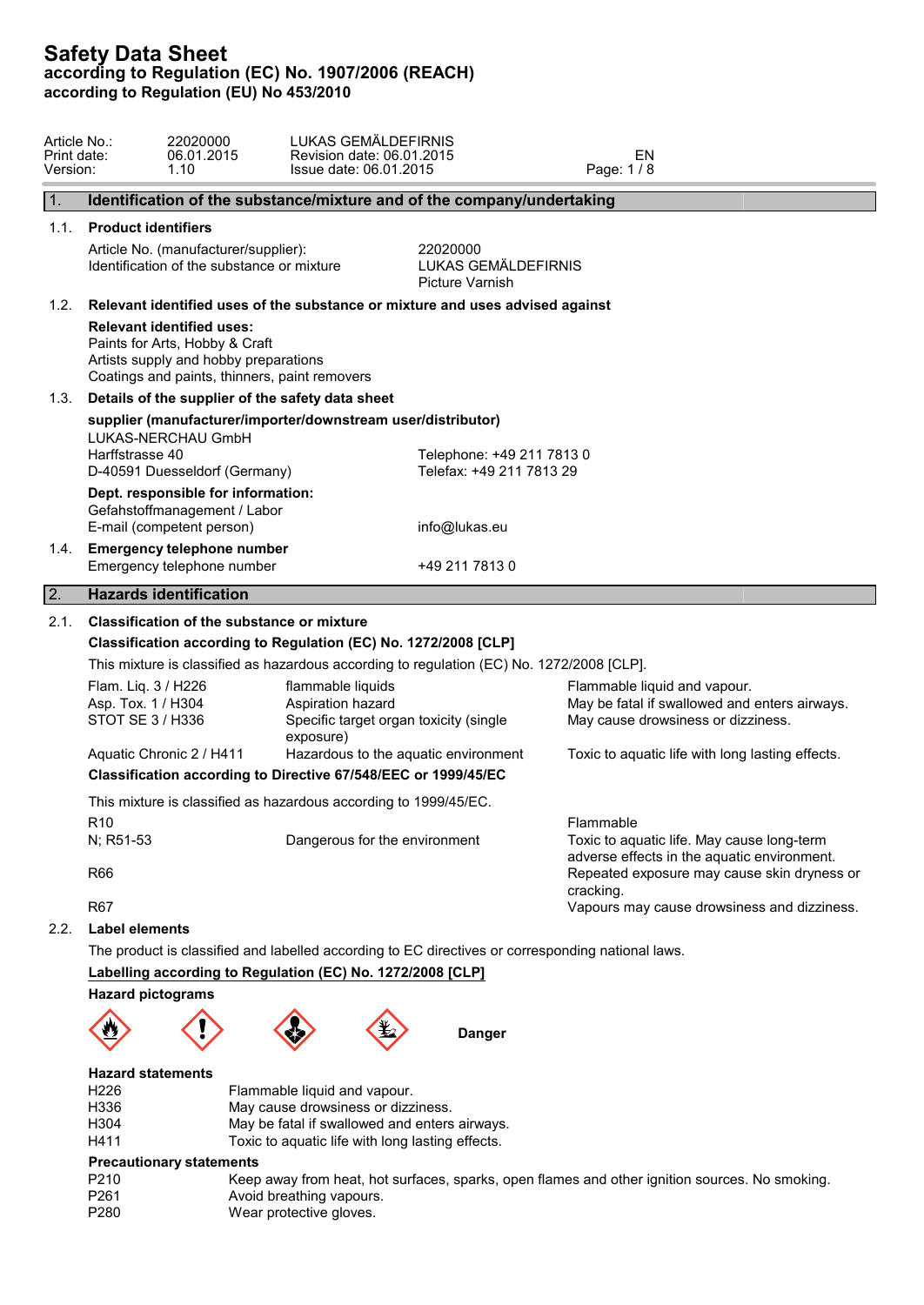| Version: | Article No.:<br>Print date:                                             | 22020000<br>06.01.2015<br>1.10       | LUKAS GEMÄLDEFIRNIS<br>Revision date: 06.01.2015<br>EN<br>Page: 2/8<br>Issue date: 06.01.2015                                                                                                           |               |  |  |  |  |
|----------|-------------------------------------------------------------------------|--------------------------------------|---------------------------------------------------------------------------------------------------------------------------------------------------------------------------------------------------------|---------------|--|--|--|--|
|          | P301 + P310<br>P331<br>P501<br>P <sub>102</sub>                         |                                      | IF SWALLOWED: Immediately call a POISON CENTER or doctor/physician.<br>Do NOT induce vomiting.<br>Dispose of contents/container in accordance with local legislation.<br>Keep out of reach of children. |               |  |  |  |  |
|          | contains:                                                               |                                      |                                                                                                                                                                                                         |               |  |  |  |  |
|          |                                                                         |                                      | Hydrocarbons, C9-12, n-alkanes, isoalkanes, cyclics, aromatics (2-25%)                                                                                                                                  |               |  |  |  |  |
|          | <b>EUH066</b>                                                           | Supplemental Hazard information (EU) | Repeated exposure may cause skin dryness or cracking.                                                                                                                                                   |               |  |  |  |  |
|          |                                                                         | Labelling (67/548/EEC or 1999/45/EC) |                                                                                                                                                                                                         |               |  |  |  |  |
|          |                                                                         |                                      | N Dangerous for the environment                                                                                                                                                                         |               |  |  |  |  |
|          | <b>Hazard statements</b>                                                |                                      |                                                                                                                                                                                                         |               |  |  |  |  |
|          | 10                                                                      | Flammable                            |                                                                                                                                                                                                         |               |  |  |  |  |
|          | 51/53                                                                   |                                      | Toxic to aquatic organisms, may cause long-term adverse effects in the aquatic environment.                                                                                                             |               |  |  |  |  |
|          | 66<br>67                                                                |                                      | Repeated exposure may cause skin dryness or cracking.<br>Vapours may cause drowsiness and dizziness.                                                                                                    |               |  |  |  |  |
|          |                                                                         |                                      |                                                                                                                                                                                                         |               |  |  |  |  |
|          | 2                                                                       | <b>Precautionary statements</b>      | Keep out of reach of children.                                                                                                                                                                          |               |  |  |  |  |
|          | 29                                                                      |                                      | Do not empty into drains.                                                                                                                                                                               |               |  |  |  |  |
|          | contains:                                                               |                                      |                                                                                                                                                                                                         |               |  |  |  |  |
|          |                                                                         | n.a.                                 |                                                                                                                                                                                                         |               |  |  |  |  |
|          | Special provisions concerning the labelling of certain mixtures<br>n.a. |                                      |                                                                                                                                                                                                         |               |  |  |  |  |
| 2.3.     | <b>Other hazards</b>                                                    |                                      |                                                                                                                                                                                                         |               |  |  |  |  |
| 3.       |                                                                         |                                      | <b>Composition / Information on ingredients</b>                                                                                                                                                         |               |  |  |  |  |
| 3.2.     | <b>Mixtures</b>                                                         |                                      |                                                                                                                                                                                                         |               |  |  |  |  |
|          |                                                                         |                                      | Product description / chemical characterization                                                                                                                                                         |               |  |  |  |  |
|          | <b>Description</b>                                                      | Varnish                              |                                                                                                                                                                                                         |               |  |  |  |  |
|          |                                                                         |                                      |                                                                                                                                                                                                         |               |  |  |  |  |
|          |                                                                         |                                      |                                                                                                                                                                                                         |               |  |  |  |  |
|          | <b>Hazardous ingredients</b>                                            |                                      |                                                                                                                                                                                                         |               |  |  |  |  |
|          |                                                                         |                                      | Classification according to Regulation (EC) No. 1272/2008 [CLP]                                                                                                                                         |               |  |  |  |  |
|          | EC No.<br><b>CAS No.</b>                                                | <b>REACH No.</b>                     | <b>Chemical name</b>                                                                                                                                                                                    | Wt $%$        |  |  |  |  |
|          | <b>INDEX No.</b>                                                        |                                      | classification:                                                                                                                                                                                         | <b>Remark</b> |  |  |  |  |
|          | 203-539-1                                                               |                                      |                                                                                                                                                                                                         |               |  |  |  |  |
|          | 107-98-2                                                                |                                      | 1-methoxy-2-propanol                                                                                                                                                                                    | $5 - 10$      |  |  |  |  |
|          | 603-064-00-3                                                            |                                      | Flam. Liq. 3 H226 / STOT SE 3 H336                                                                                                                                                                      |               |  |  |  |  |
|          | 919-446-0<br>64742-82-1                                                 |                                      | 01-2119458049-33<br>Hydrocarbons, C9-12, n-alkanes, isoalkanes, cyclics, aromatics (2-25%)                                                                                                              | $25 - 50$     |  |  |  |  |
|          | 649-330-00-2                                                            |                                      | Flam. Liq. 3 H226 / Asp. Tox. 1 H304 / STOT SE 3 H336 / Aquatic<br>Chronic 2 H411                                                                                                                       |               |  |  |  |  |
|          |                                                                         |                                      |                                                                                                                                                                                                         |               |  |  |  |  |
|          | EC No.                                                                  | <b>REACH No.</b>                     | Classification according to Directive 67/548/EEC or 1999/45/EC                                                                                                                                          |               |  |  |  |  |
|          | <b>CAS No.</b>                                                          |                                      | <b>Chemical name</b>                                                                                                                                                                                    | Wt $%$        |  |  |  |  |
|          | <b>INDEX No.</b>                                                        |                                      | classification:                                                                                                                                                                                         | <b>Remark</b> |  |  |  |  |
|          | 919-446-0                                                               |                                      | 01-2119458049-33                                                                                                                                                                                        |               |  |  |  |  |
|          | 64742-82-1                                                              |                                      | Hydrocarbons, C9-12, n-alkanes, isoalkanes, cyclics, aromatics (2-25%)                                                                                                                                  | $25 - 50$     |  |  |  |  |
|          | 649-330-00-2<br>203-539-1                                               |                                      | R10 / N; R51-53 / Xn; R65 / R66 / R67                                                                                                                                                                   |               |  |  |  |  |
|          | 107-98-2<br>603-064-00-3                                                | R <sub>10</sub> / R <sub>67</sub>    | 1-methoxy-2-propanol                                                                                                                                                                                    | $5 - 10$      |  |  |  |  |

# 4. **First-aid measures**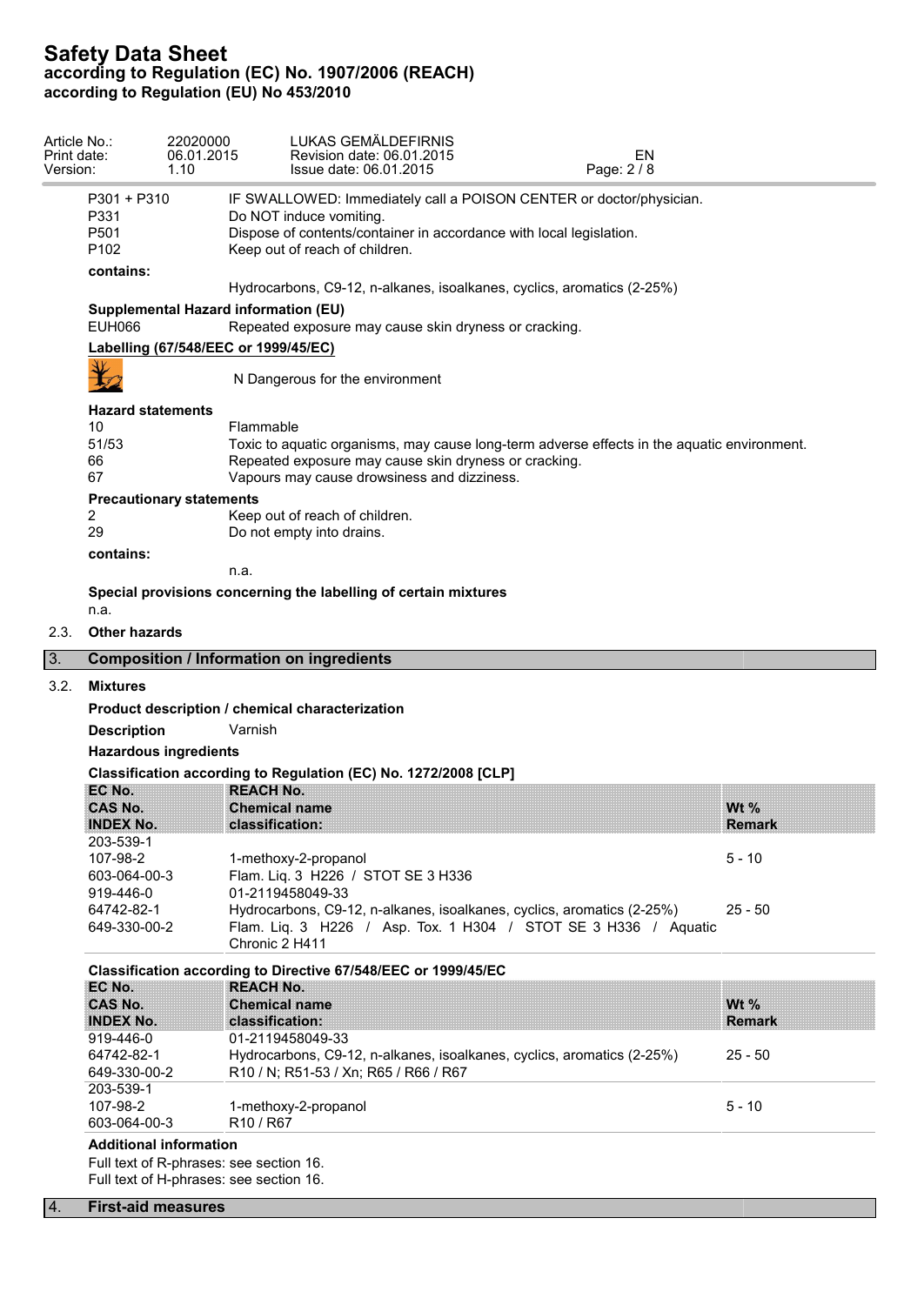| Article No.: | 22020000   | LUKAS GEMÄLDEFIRNIS          |           |  |
|--------------|------------|------------------------------|-----------|--|
| Print date:  | 06.01.2015 | 06.01.2015<br>Revision date: | ור-       |  |
| Version:     | .10        | Issue date: 06.01.2015       | Page: 3/8 |  |

#### 4.1. **Description of first aid measures**

### **General information**

In all cases of doubt, or when symptoms persist, seek medical advice. In case of unconsciousness give nothing by mouth, place in recovery position and seek medical advice.

#### **In case of inhalation**

Remove casualty to fresh air and keep warm and at rest. In case of irregular breathing or respiratory arrest provide artificial respiration.

### **Following skin contact**

Remove contaminated, saturated clothing immediately. After contact with skin, wash immediately with plenty of water and soap. Do not use solvents or thinners.

### **After eye contact**

Rinse cautiously with water for several minutes. Remove contact lenses, if present and easy to do. Continue rinsing. Seek medical advice immediately.

### **After ingestion**

If swallowed, rinse mouth with water (only if the person is conscious). Seek medical advice immediately. Keep victim calm. Do NOT induce vomiting.

## 4.2. **Most important symptoms and effects, both acute and delayed**

In all cases of doubt, or when symptoms persist, seek medical advice.

### 4.3. **Indication of any immediate medical attention and special treatment needed**

# 5. **Firefighting measures**

## 5.1. **Extinguishing media**

### **Suitable extinguishing media**

alcohol resistant foam, carbon dioxide, Powder, spray mist, (water)

## **Extinguishing media which must not be used for safety reasons:**

strong water jet

## 5.2. **Special hazards arising from the substance or mixture**

Dense black smoke occurs during fire. Inhaling hazardous decomposing products can cause serious health damage. Vapours form explosive mixtures with air.

## 5.3. **Advice for firefighters**

Provide a conveniently located respiratory protective device. Do not allow water used to extinguish fire to enter drains, ground or waterways. Treat runoff as hazardous. Cool closed containers that are near the source of the fire.

### 6. **Accidental release measures**

## 6.1. **Personal precautions, protective equipment and emergency procedures**

Keep away from sources of ignition. Ventilate affected area. Do not breathe vapours.

## 6.2. **Environmental precautions**

Do not allow to enter into surface water or drains. If the product contaminates lakes, rivers or sewages, inform competent authorities in accordance with local regulations. Vapours form explosive mixtures with air.

### 6.3. **Methods and material for containment and cleaning up**

Isolate leaked material using non-flammable absorption agent (e.g. sand, earth, vermiculit, diatomaceous earth) and collect it for disposal in appropriate containers in accordance with the local regulations (see chapter 13). Clean using cleansing agents. Do not use solvents.

## 6.4. **Reference to other sections**

Observe protective provisions (see chapter 7 and 8).

# 7. **Handling and storage**

## 7.1. **Precautions for safe handling**

## **Advices on safe handling**

Avoid formation of flammable and explosive vapour concentrations in the air and exceeding the exposure limit values. Only use the material in places where open light, fire and other flammable sources can be kept away. Electrical equipment must be protected meeting the accepted standard. Product may become electrostatically charged. Provide earthing of containers, equipment, pumps and ventilation facilities. Anti-static clothing including shoes are recommended. Floors must be electrically conductive. Keep away from heat sources, sparks and open flames. Use only spark proof tools. Avoid contact with skin, eyes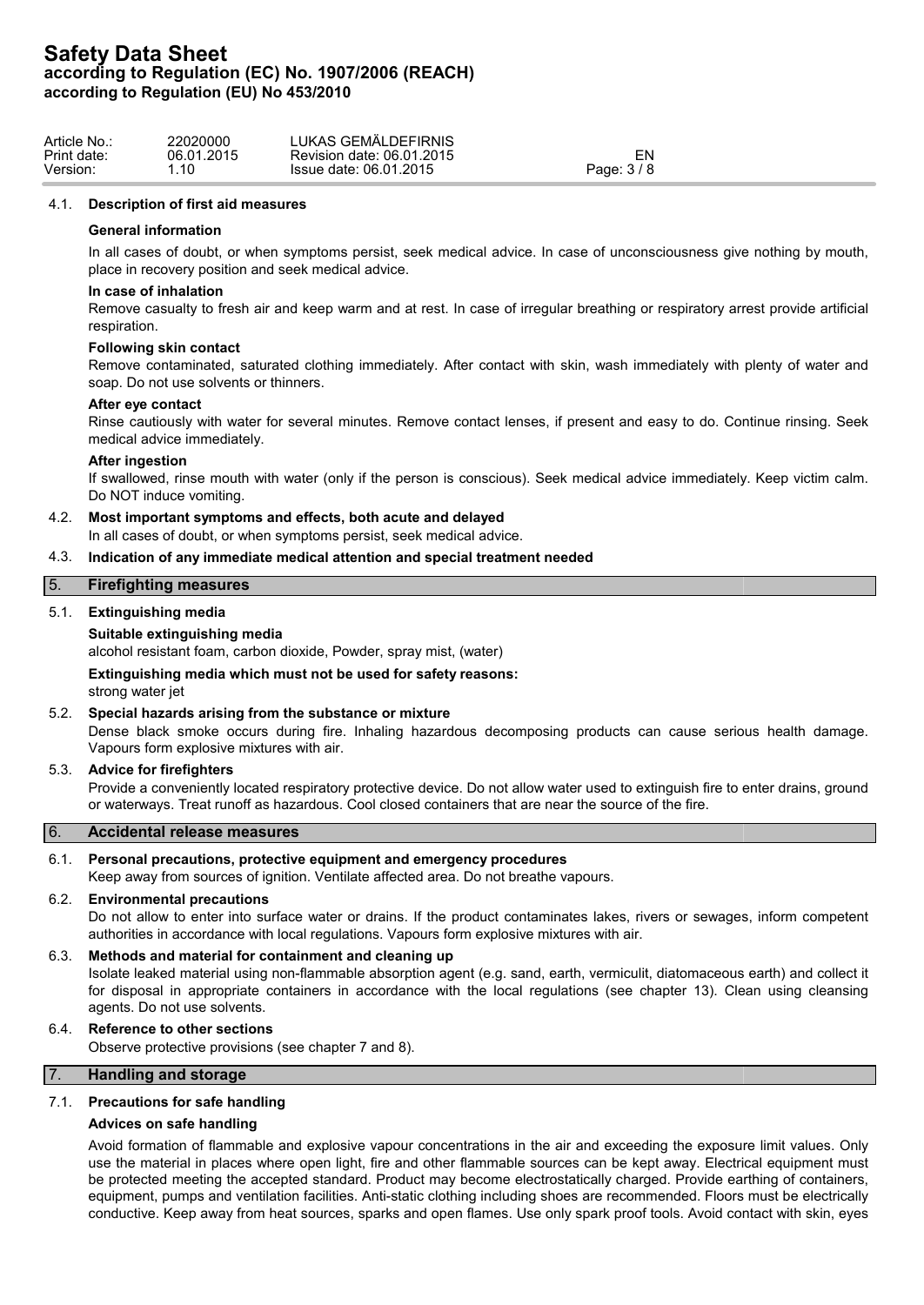| Article No  | 22020000   | LUKAS GEMÄLDEFIRNIS       |                                      |
|-------------|------------|---------------------------|--------------------------------------|
| Print date: | 06.01.2015 | Revision date: 06.01.2015 | =N                                   |
| Version:    | .10        | Issue date: 06.01.2015    | $\overline{1}$ O<br>Page: 4 $\prime$ |

and clothes. Do not inhale dusts, particulates and spray mist when using this preparation. Avoid respiration of swarf. When using do not eat, drink or smoke. Personal protection equipment: refer to chapter 8. Do not empty containers with pressure no pressure vessel! Always keep in containers that correspond to the material of the original container. Follow the legal protection and safety regulations.

### **Precautions against fire and explosion:**

Vapours are heavier than air. Vapours form explosive mixtures with air.

## 7.2. **Conditions for safe storage, including any incompatibilities**

### **Requirements for storage rooms and vessels**

Storage in accordance with the Ordinance on Industrial Safety and Health (BetrSiVO). Keep container tightly closed. Do not empty containers with pressure - no pressure vessel! Smoking is forbidden. Access only for authorised persons. Store carefully closed containers upright to prevent any leaks. Soils have to conform to the "Guidelines for avoidance of ignition hazards due to electrostatic charges (BGR 132)".

### **Hints on joint storage**

Keep away from strongly acidic and alkaline materials as well as oxidizers.

## **Further information on storage conditions**

Take care of instructions on label. Store in a well-ventilated and dry room at temperatures between 15 °C and 30 °C. Protect from heat and direct sunlight. Keep container tightly closed. Remove all sources of ignition. Smoking is forbidden. Access only for authorised persons. Store carefully closed containers upright to prevent any leaks.

# 7.3. **Specific end use(s)**

Observe technical data sheet. Observe instructions for use.

# 8. **Exposure controls / Personal protection**

## 8.1. **Control parameters**

## **Occupational exposure limit values:**

1-methoxy-2-propanol INDEX No. 603-064-00-3 / EC No. 203-539-1 / CAS No. 107-98-2

TWA: 375 mg/m3; 100 ppm STEL: 560 mg/m3; 150 ppm

## **Additional information**

TWA : long-term occupational exposure limit value STEL : short-term occupational exposure limit value Ceiling : peak limitation

### **DNEL:**

Hydrocarbons, C9-12, n-alkanes, isoalkanes, cyclics, aromatics (2-25%) INDEX No. 649-330-00-2 / EC No. 919-446-0 / CAS No. 64742-82-1 DNEL long-term dermal (systemic), Workers: 44 mg/kg bw/day DNEL long-term inhalative (systemic), Workers: 330 mg/m<sup>3</sup>

DNEL long-term oral (repeated), Consumer: 26 mg/kg bw/day

DNEL long-term dermal (systemic), Consumer: 26 mg/kg bw/day

DNEL long-term inhalative (systemic), Consumer: 71 mg/m<sup>3</sup>

## 8.2. **Exposure controls**

Provide good ventilation. This can be achieved with local or room suction. If this should not be sufficient to keep aerosol and solvent vapour concentration below the exposure limit values, a suitable respiratory protection must be used.

## **Occupational exposure controls**

# **Respiratory protection**

If concentration of solvents is beyond the occupational exposure limit values, approved and suitable respiratory protection must be used. Observe the wear time limits according GefStoffV in combination with the rules for using respiratory protection apparatus (BGR 190). Use only respiratory protection equipment with CE-symbol including four digit test number.

#### **Hand protection**

For prolonged or repeated handling the following glove material must be used: NBR (Nitrile rubber)

Thickness of the glove material > 0,4 mm ; Breakthrough time (maximum wearing time) > 480 min.

Observe the instructions and details for use, storage, maintenance and replacement provided by the protective glove manufacturer. Penetration time of glove material depending on intensity and duration of exposure to skin. Recommended glove articles DIN EN 374

Barrier creams can help protecting exposed skin areas. In no case should they be used after contact.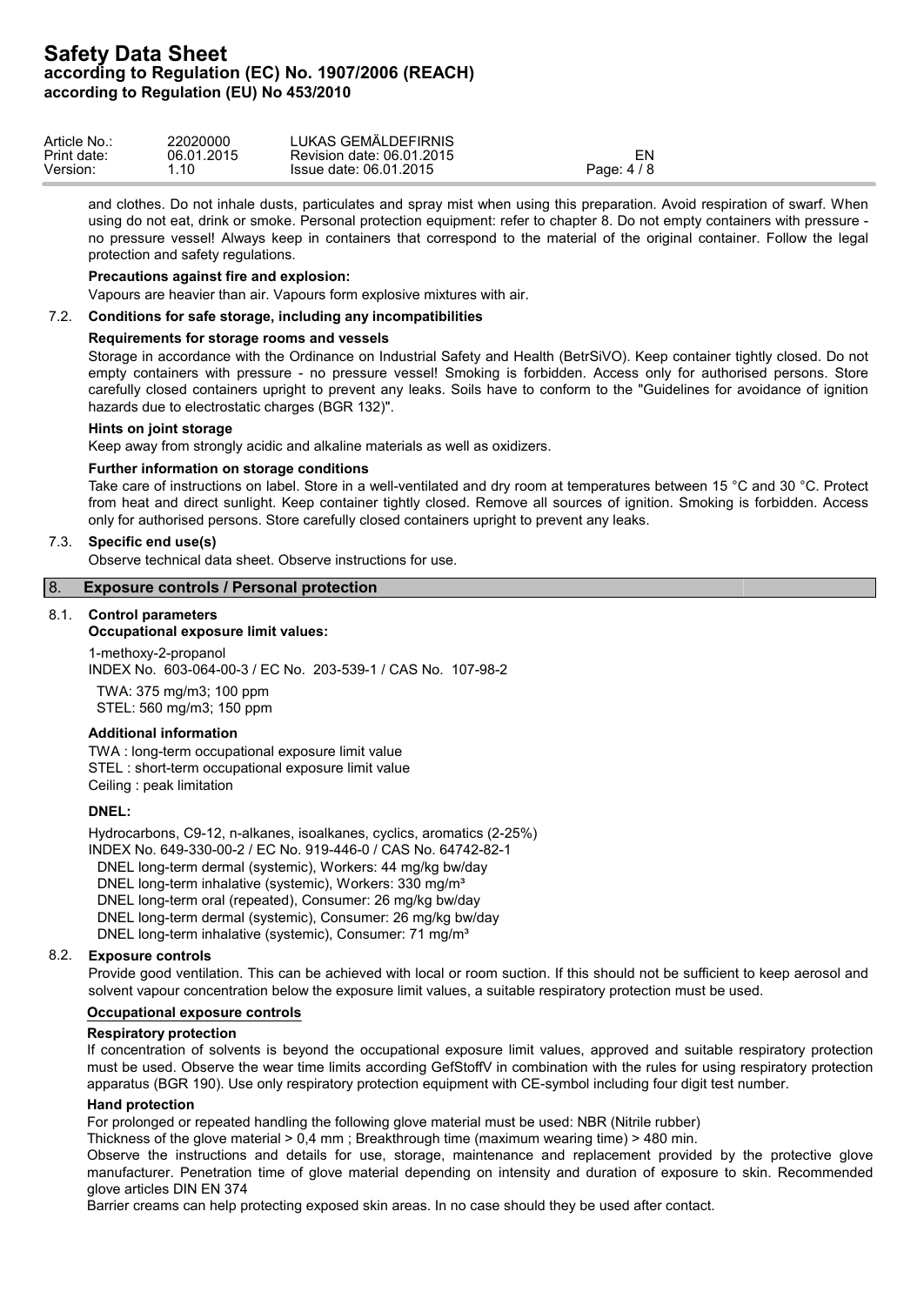| Article No.:<br>Print date:<br>Version: | 22020000<br>06.01.2015<br>1.10                                                                                                                 | LUKAS GEMÄLDEFIRNIS<br>Revision date: 06.01.2015<br>Issue date: 06.01.2015           |                                                                                         | EN<br>Page: $5/8$ |               |  |  |  |  |
|-----------------------------------------|------------------------------------------------------------------------------------------------------------------------------------------------|--------------------------------------------------------------------------------------|-----------------------------------------------------------------------------------------|-------------------|---------------|--|--|--|--|
|                                         | Eye protection                                                                                                                                 | Wear closely fitting protective glasses in case of splashes.                         |                                                                                         |                   |               |  |  |  |  |
|                                         | <b>Protective clothing</b>                                                                                                                     |                                                                                      | Wear antistatic clothing of natural fibers (cotton) or heat resistant synthetic fibers. |                   |               |  |  |  |  |
|                                         | <b>Protective measures</b>                                                                                                                     | After contact clean skin thoroughly with water and soap or use appropriate cleanser. |                                                                                         |                   |               |  |  |  |  |
|                                         | <b>Environmental exposure controls</b><br>Do not allow to enter into surface water or drains. See chapter 7. No additional measures necessary. |                                                                                      |                                                                                         |                   |               |  |  |  |  |
| <b>9.</b>                               | <b>Physical and chemical properties</b>                                                                                                        |                                                                                      |                                                                                         |                   |               |  |  |  |  |
| 9.1.                                    |                                                                                                                                                | Information on basic physical and chemical properties                                |                                                                                         |                   |               |  |  |  |  |
| Appearance:                             |                                                                                                                                                | liquid                                                                               |                                                                                         |                   |               |  |  |  |  |
|                                         | <b>Physical state:</b>                                                                                                                         | liquid                                                                               |                                                                                         |                   |               |  |  |  |  |
| Colour:                                 |                                                                                                                                                | clear                                                                                |                                                                                         |                   |               |  |  |  |  |
| Odour:                                  |                                                                                                                                                | characteristic                                                                       |                                                                                         |                   |               |  |  |  |  |
|                                         | Safety relevant basis data                                                                                                                     |                                                                                      | <b>Unit</b>                                                                             | <b>Method</b>     | <b>Remark</b> |  |  |  |  |
| Flash point:                            |                                                                                                                                                |                                                                                      | 41 °C                                                                                   | <b>DIN 53213</b>  |               |  |  |  |  |
|                                         | Ignition temperature in °C:                                                                                                                    | 194 °C                                                                               |                                                                                         |                   |               |  |  |  |  |
|                                         | Lower explosion limit:                                                                                                                         |                                                                                      | $0.6$ Vol-%                                                                             |                   |               |  |  |  |  |
|                                         | <b>Upper explosion limit:</b>                                                                                                                  |                                                                                      | 20,4 Vol-%                                                                              |                   |               |  |  |  |  |
|                                         | Vapour pressure at 20 °C:                                                                                                                      |                                                                                      | $2.73$ mbar                                                                             |                   |               |  |  |  |  |
|                                         | Density at 20 °C:                                                                                                                              |                                                                                      | $0,91$ g/cm <sup>3</sup>                                                                |                   |               |  |  |  |  |
| pH at 20 °C:                            | Water solubility (g/L):                                                                                                                        | partially soluble                                                                    |                                                                                         |                   |               |  |  |  |  |

9.2. **Other information:**

### 10. **Stability and reactivity**

### 10.1. **Reactivity**

#### 10.2. **Chemical stability**

Stable when applying the recommended regulations for storage and handling. Further information on correct storage: refer to chapter 7.

### 10.3. **Possibility of hazardous reactions**

Keep away from strong acids, strong bases and strong oxidizing agents to avoid exothermic reactions. Vapours form explosive mixtures with air.

### 10.4. **Conditions to avoid**

Hazardous decomposition byproducts may form with exposure to high temperatures.

**Viscosity at 23 °C:** 23 mm<sup>2</sup>/s **Solvent separation test (%):**  $<$  3 % **boiling point in °C at 101,3 kPa** 120 °C

### 10.5. **Incompatible materials**

## 10.6. **Hazardous decomposition products**

Hazardous decomposition byproducts may form with exposure to high temperatures, e.g.: carbon dioxide, carbon monoxide, smoke, nitrogen oxides.

# 11. **Toxicological information**

No data on preparation itself available.

### 11.1. **Information on toxicological effects**

#### **Acute toxicity**

Hydrocarbons, C9-12, n-alkanes, isoalkanes, cyclics, aromatics (2-25%) oral, LD50, Rat: > 15000 mg/kg Methode: OECD 401 dermal, LD50, Rat: 3400 mg/kg inhalative (vapours), LC50, Rat: 13100 mg/L (4 h) Vapours may cause drowsiness and dizziness.

### **Irritant and corrosive effects**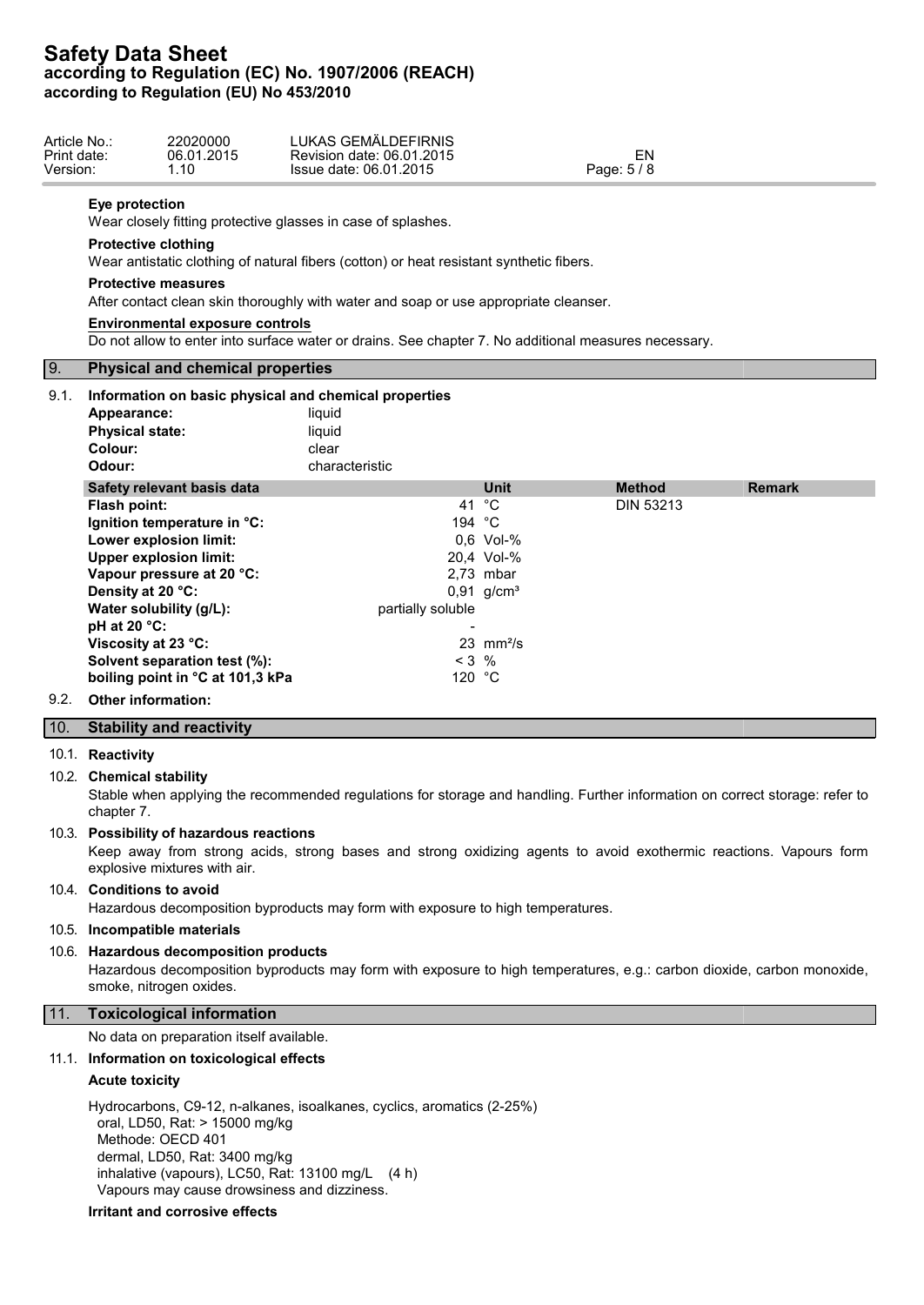| Article No  | 22020000   | LUKAS GEMÄLDEFIRNIS       |             |
|-------------|------------|---------------------------|-------------|
| Print date: | 06.01.2015 | Revision date: 06.01.2015 | ΞN          |
| Version:    | .10        | Issue date: 06.01.2015    | Page: 6 / 8 |

Hydrocarbons, C9-12, n-alkanes, isoalkanes, cyclics, aromatics (2-25%) Skin (4 h)

Repeated exposure may cause skin dryness or cracking.

## **Sensitisation**

Toxicological data are not available.

## **Specific target organ toxicity**

Toxicological data are not available.

## **Aspiration hazard**

Toxicological data are not available.

## **Practical experience/human evidence**

### Other observations:

Inhaling of solvent components above the MWC-value can lead to health damage, e.g. irritation of the mucous membrane and respiratory organs, as well as damage to the liver, kidneys and the central nerve system. Indications for this are: headache, dizziness, fatigue, amyosthenia, drowsiness, in serious cases: unconsciousness. Solvents may cause some of the aforementioned effects through skin resorption. Repeated or prolonged contact with the preparation may cause removal of natural fat from the skin resulting in non-allergic contact dermatitis and/or absorption through skin. Splashing may cause eye irritation and reversible damage.

## **Overall Assessment on CMR properties**

The ingredients in this preparation do not meet the criteria for classification as CMR category 1 or 2 according to 67/548/EEC.

The preparation has been assessed following the conventional method of the Dangerous Preparations Directive 1999/45/EC and classified according to the toxicological dangers.See chapters 2 and 15 for details.

## 12. **Ecological information**

### **overall evaluation**

There is no information available on the preparation itself . Do not allow to enter into surface water or drains.

## 12.1. **Toxicity**

Hydrocarbons, C9-12, n-alkanes, isoalkanes, cyclics, aromatics (2-25%) Daphnia toxicity, EC50, Daphnia magna (Big water flea): 10 - 22 mg/L (48 h) Methode: OECD 202 Algae toxicity, ErC50, Pseudokirchneriella subcapitata: 4,6 - 10 mg/L Methode: OECD 201

#### **Long-term Ecotoxicity**

Hydrocarbons, C9-12, n-alkanes, isoalkanes, cyclics, aromatics (2-25%) Fish toxicity, LC50, Oncorhynchus mykiss: 10 mg/L (96 h)

## 12.2. **Persistence and degradability**

Toxicological data are not available.

# 12.3. **Bioaccumulative potential**

1-methoxy-2-propanol Distribution coefficient (n-octanol / water) (log P O/W): -0,44

Methode: Log KOC

## 12.4. **Mobility in soil**

Toxicological data are not available.

## 12.5. **Results of PBT assessment**

The substances in the mixture do not meet the PBT/vPvB criteria according to REACH, annex XIII.

#### 12.6. **Other adverse effects**

The preparation has been assessed following the conventional method of the Dangerous Preparations Directive 1999/45/EC and is classified for eco-toxicological properties accordingly. See Sections 2 and 15 for details.

# 13. **Disposal considerations**

#### 13.1. **Waste treatment methods**

**Appropriate disposal / Product Recommendation**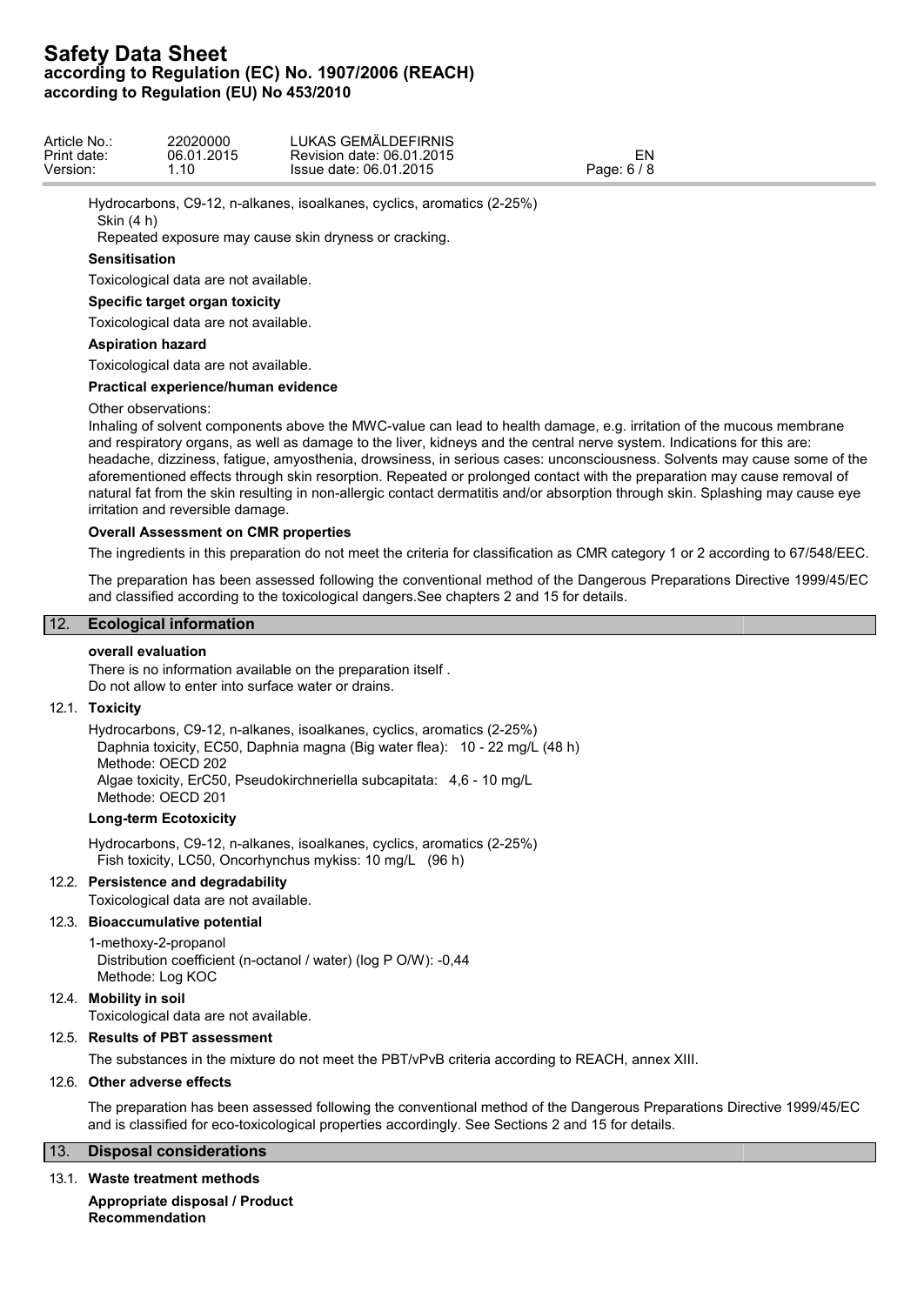| Article No.:<br>Print date:<br>Version: |                                                                                                                                                                                                             | 22020000<br>06.01.2015<br>1.10                                                                                                                                                                                                                                                   | LUKAS GEMÄLDEFIRNIS<br>Revision date: 06.01.2015<br>Issue date: 06.01.2015 |                                                           |                                                                                                      | EN<br>Page: 7/8                                                                                                              |  |  |
|-----------------------------------------|-------------------------------------------------------------------------------------------------------------------------------------------------------------------------------------------------------------|----------------------------------------------------------------------------------------------------------------------------------------------------------------------------------------------------------------------------------------------------------------------------------|----------------------------------------------------------------------------|-----------------------------------------------------------|------------------------------------------------------------------------------------------------------|------------------------------------------------------------------------------------------------------------------------------|--|--|
|                                         |                                                                                                                                                                                                             | disposal according to directive 2008/98/EC, covering waste and dangerous waste.                                                                                                                                                                                                  |                                                                            |                                                           |                                                                                                      | Do not allow to enter into surface water or drains. This material and its container must be disposed of in a safe way. Waste |  |  |
|                                         | List of proposed waste codes/waste designations in accordance with EWC<br>080111<br>waste paint and varnish containing organic solvents or<br>other dangerous substances                                    |                                                                                                                                                                                                                                                                                  |                                                                            |                                                           |                                                                                                      |                                                                                                                              |  |  |
|                                         | packaging<br><b>Recommendation</b>                                                                                                                                                                          |                                                                                                                                                                                                                                                                                  |                                                                            |                                                           | Non-contaminated packages may be recycled. Vessels not properly emptied are special waste.           |                                                                                                                              |  |  |
|                                         |                                                                                                                                                                                                             | <b>SECTION 14: Transport information</b>                                                                                                                                                                                                                                         |                                                                            |                                                           |                                                                                                      |                                                                                                                              |  |  |
|                                         | 14.1. UN number                                                                                                                                                                                             |                                                                                                                                                                                                                                                                                  |                                                                            | 1866                                                      |                                                                                                      |                                                                                                                              |  |  |
|                                         |                                                                                                                                                                                                             | 14.2. UN proper shipping name<br>Land transport (ADR/RID):<br>Sea transport (IMDG):<br>Air transport (ICAO-TI / IATA-DGR):                                                                                                                                                       |                                                                            | Resin solution<br><b>RESIN SOLUTION</b><br>Resin solution |                                                                                                      |                                                                                                                              |  |  |
|                                         |                                                                                                                                                                                                             | 14.3. Transport hazard class(es)                                                                                                                                                                                                                                                 |                                                                            |                                                           |                                                                                                      |                                                                                                                              |  |  |
|                                         | 14.4. Packing group                                                                                                                                                                                         |                                                                                                                                                                                                                                                                                  |                                                                            | 3                                                         |                                                                                                      |                                                                                                                              |  |  |
|                                         |                                                                                                                                                                                                             | 14.5. Environmental hazards                                                                                                                                                                                                                                                      |                                                                            | $\mathbf{III}$                                            |                                                                                                      |                                                                                                                              |  |  |
|                                         |                                                                                                                                                                                                             | Land transport (ADR/RID)                                                                                                                                                                                                                                                         |                                                                            | <b>UMWELTGEFÄHRDEND</b>                                   |                                                                                                      |                                                                                                                              |  |  |
|                                         | Marine pollutant                                                                                                                                                                                            |                                                                                                                                                                                                                                                                                  |                                                                            |                                                           | Verbindungen, Aromaten (2 - 25 %)                                                                    | p / Kohlenwasserstoffe, C9-C12, n-Alkane, iso-Alkane, cyclische                                                              |  |  |
|                                         |                                                                                                                                                                                                             | 14.6. Special precautions for user                                                                                                                                                                                                                                               |                                                                            |                                                           |                                                                                                      |                                                                                                                              |  |  |
|                                         | Transport always in closed, upright and safe containers. Make sure that persons transporting the product know what to do in<br>case of an accident or leakage.<br>Advices on safe handling: see parts 6 - 8 |                                                                                                                                                                                                                                                                                  |                                                                            |                                                           |                                                                                                      |                                                                                                                              |  |  |
|                                         |                                                                                                                                                                                                             | <b>Additional information</b>                                                                                                                                                                                                                                                    |                                                                            |                                                           |                                                                                                      |                                                                                                                              |  |  |
|                                         |                                                                                                                                                                                                             | Land transport (ADR/RID)<br>tunnel restriction code                                                                                                                                                                                                                              |                                                                            | D/E                                                       |                                                                                                      |                                                                                                                              |  |  |
|                                         |                                                                                                                                                                                                             | Sea transport (IMDG)                                                                                                                                                                                                                                                             |                                                                            |                                                           |                                                                                                      |                                                                                                                              |  |  |
|                                         | EmS-No.                                                                                                                                                                                                     |                                                                                                                                                                                                                                                                                  |                                                                            | $F-E$ , $S-E$                                             |                                                                                                      |                                                                                                                              |  |  |
|                                         |                                                                                                                                                                                                             | 14.7. Transport in bulk according to Annex II of MARPOL 73/78 and the IBC Code                                                                                                                                                                                                   |                                                                            |                                                           |                                                                                                      |                                                                                                                              |  |  |
|                                         | not applicable                                                                                                                                                                                              |                                                                                                                                                                                                                                                                                  |                                                                            |                                                           |                                                                                                      |                                                                                                                              |  |  |
|                                         |                                                                                                                                                                                                             | <b>SECTION 15: Regulatory information</b>                                                                                                                                                                                                                                        |                                                                            |                                                           |                                                                                                      |                                                                                                                              |  |  |
|                                         |                                                                                                                                                                                                             |                                                                                                                                                                                                                                                                                  |                                                                            |                                                           | 15.1. Safety, health and environmental regulations/legislation specific for the substance or mixture |                                                                                                                              |  |  |
|                                         | <b>EU legislation</b>                                                                                                                                                                                       |                                                                                                                                                                                                                                                                                  |                                                                            |                                                           |                                                                                                      |                                                                                                                              |  |  |
|                                         | Information according to 1999/13/EC about limitation of emissions of volatile organic compounds (VOC-guideline).<br>VOC-value (in g/L) ISO 11890-2:<br>532<br>VOC-value (in g/L) ASTM D 2369:<br>532        |                                                                                                                                                                                                                                                                                  |                                                                            |                                                           |                                                                                                      |                                                                                                                              |  |  |
|                                         | <b>National regulations</b>                                                                                                                                                                                 |                                                                                                                                                                                                                                                                                  |                                                                            |                                                           |                                                                                                      |                                                                                                                              |  |  |
|                                         |                                                                                                                                                                                                             | <b>Restrictions of occupation</b><br>Observe employment restrictions under the Maternity Protection Directive (92/85/EEC) for expectant or nursing mothers.<br>Observe restrictions to employment for juvenils according to the 'juvenile work protection guideline' (94/33/EC). |                                                                            |                                                           |                                                                                                      |                                                                                                                              |  |  |
|                                         |                                                                                                                                                                                                             | Other regulations, restrictions and prohibition regulations                                                                                                                                                                                                                      |                                                                            |                                                           |                                                                                                      |                                                                                                                              |  |  |
|                                         |                                                                                                                                                                                                             | 15.2. Chemical Safety Assessment                                                                                                                                                                                                                                                 |                                                                            |                                                           |                                                                                                      | For the following substances of this preparation a chemical safety assessment has been carried out:                          |  |  |
|                                         | EC No.                                                                                                                                                                                                      |                                                                                                                                                                                                                                                                                  | <b>Chemical name</b>                                                       |                                                           |                                                                                                      | <b>REACH No.</b>                                                                                                             |  |  |
|                                         | <b>CAS No.</b>                                                                                                                                                                                              |                                                                                                                                                                                                                                                                                  |                                                                            |                                                           |                                                                                                      |                                                                                                                              |  |  |
|                                         | 919-446-0<br>64742-82-1                                                                                                                                                                                     | $(2-25%)$                                                                                                                                                                                                                                                                        |                                                                            |                                                           |                                                                                                      | Hydrocarbons, C9-12, n-alkanes, isoalkanes, cyclics, aromatics 01-2119458049-33                                              |  |  |